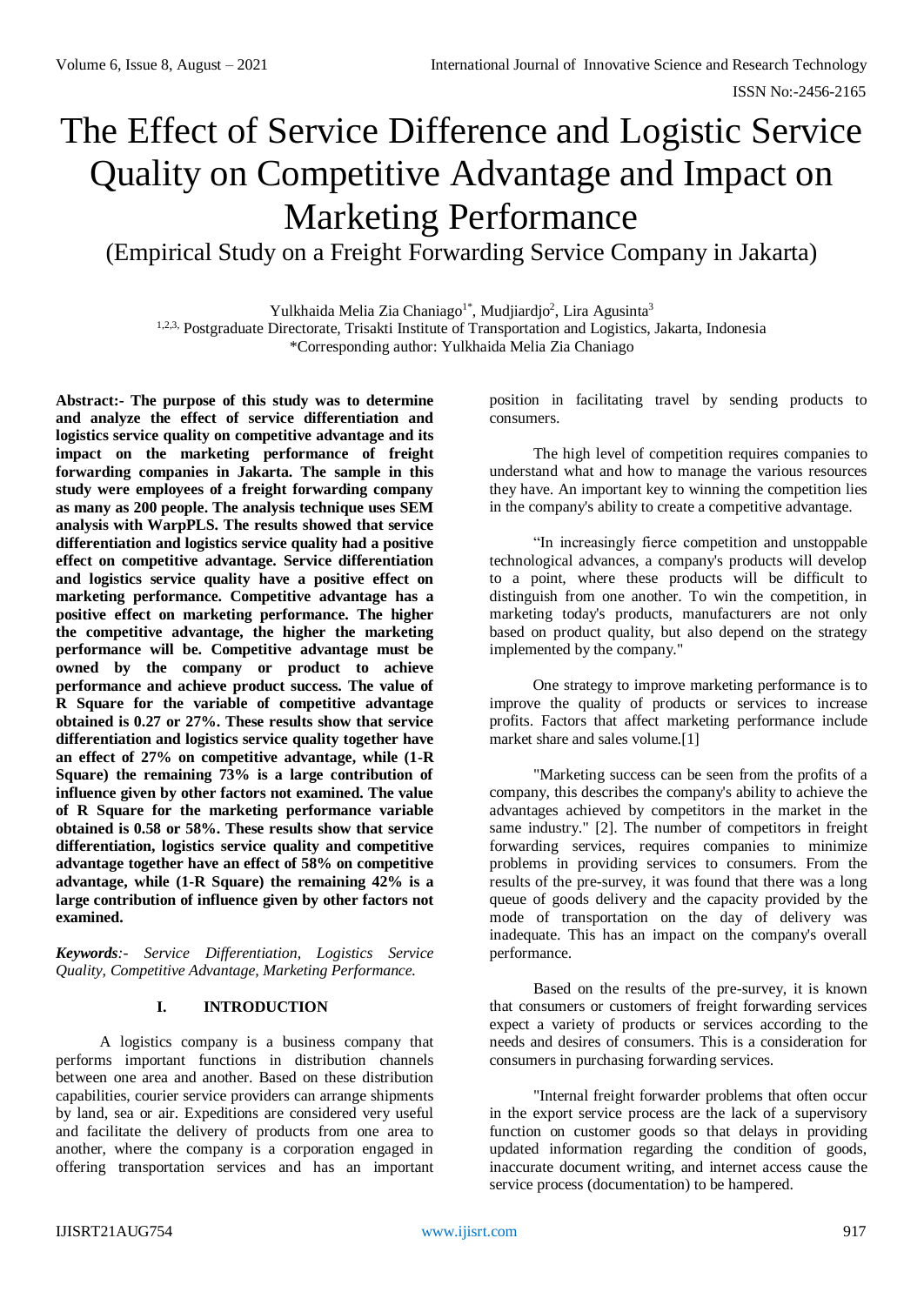Based on the literature review and previous research, the following hypothesis can be formulated:

1. The Effect of Service Differentiation on Competitive Advantage

"Product differentiation is the creation of a product or product image that is quite different from existing products with the intention of attracting consumers" [3]. "With product differentiation, consumers will be more interested because the goods produced by the company are considered different, there are many choices both in terms of taste, color, shape and packaging that are presented or unique according to consumers so that consumers are interested in buying products produced by companies that differentiate products" [ 4]

"Differentiation strategy is the company's ability to produce goods and services that are unique in its industry. Differentiation can be done in several forms, one of which is product differentiation."[4]

"Competitive advantage is the ability of a company to earn a profit above the profit that can be achieved by market competitors in the same industry. Competitive advantage is the main source in generating profit differences between companies in an industry regarding positioning strategies in the form of choices between cost advantage and differentiation.

Research [5] shows that "product differentiation has a positive and significant effect on competitive advantage." While research [6] proves that "differentiation does not affect competitive advantage if the product is a standard product."

 $H<sub>1</sub>$ : It is suspected that the service differentiation variable has an effect on the Competitive Advantage variable

2. The influence of logistics service quality on competitive advantage

"The choice of strategy to make the company advance in the world of trade must focus on the logistics service quality system and customer satisfaction, so that it becomes an evaluation tool for the company's progress in the future and will have an impact on the company's performance level."

"Service is the expected level of excellence and control over that quality to meet customer desires." Meanwhile, according to parassuraman in [7] "service quality can be defined as how far the difference between reality and customer expectations for the service they get." Since the mid-1980s, service quality has been a priority in marketing and logistics research, in line with quality, quality management, and enterprise satisfaction. Quality of Logistics Service is the perceived target of the customer. Service quality cannot be determined only by the company, but must meet customer demands and expectations.

"Based on the logistics theory and SERVQUAL theory obtained, it can be ascertained that what is meant by Logistics Service Quality is the efforts made by companies in the needs and desires of goods and services needed by consumers as well as optimizing the management of the goods and services network. services to reach consumers. on time so that the company is able to win the competition."

H2: It is suspected that the Logistics quality service variable has an effect on the Competitive Advantage variable

3. The Effect of Service Differentiation on Marketing Performance

"A company's ability to produce goods and services that are unique to its industry is a manifestation of a differentiation strategy. Differentiation can be done in several forms, one of which is product differentiation. According to [8] "product differentiation is an activity to modify an attractive product, usually only slightly changing the character of the product, including packaging and promotional themes without changing the physical specifications of the product even though it is necessary."

"To achieve marketing performance, product or service differentiation needs to be continuously developed. Where marketing performance is a concept to measure the performance of a product. Every company has an interest in knowing the market achievements of its products, as a reflection of the success of its business in the business world. Marketing performance can also be seen as a concept that is used to measure the extent to which market achievements have been achieved by a product produced by the company.

H3: It is suspected that the service differentiation variable has an effect on the Marketing Performance variable

4. Effect of Logistics Service Quality on Marketing Performance

In a network of facilities, transportation is a link. In designing a logistics system, an appropriate balance should be established between the cost of transportation and the quality of service. [9] Transportation, along with warehousing, adds to the utility of time and space for products. It also influences many decision-making areas, including product, market area, purchasing, location, and price [10].

"The quality of logistics services is the target that customers feel. Service quality cannot be determined only by the company, it must meet customer demands and expectations."

"Logitics Service Quality is an effort made by the company in anticipating the needs and desires for goods and services needed by consumers and optimizing the management of the network of goods and services so that they can reach the hands of consumers on time so that consumer satisfaction or consumer expectations are met."

H4: It is suspected that the Logistic quality service variable has an effect on the Marketing Performance variable

5. The Effect of Competitive Advantage on Marketing Performance

"Companies that are able to create a competitive strategy will create a competitive advantage over their competitors so that it will increase the company's sales."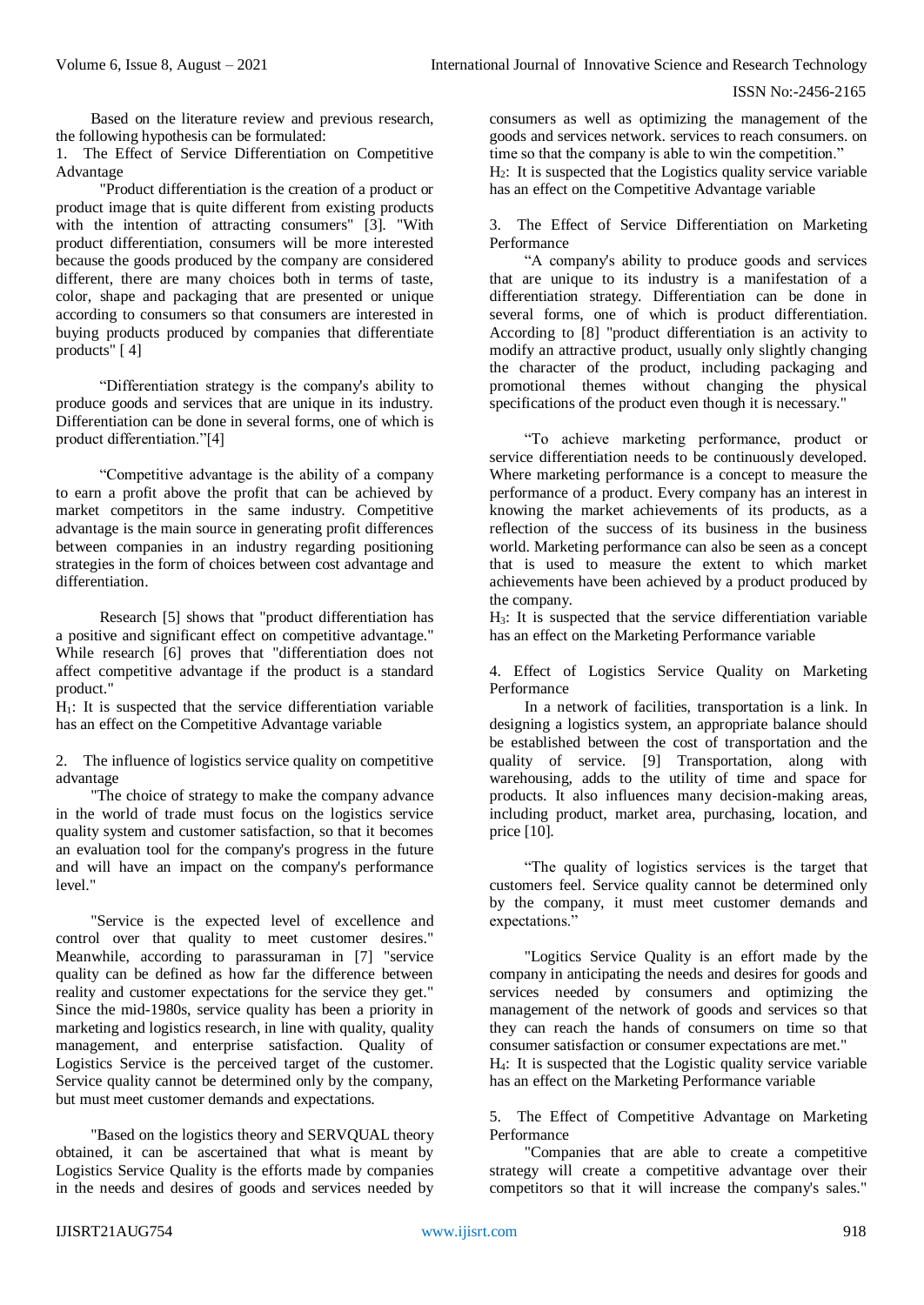Competitive advantage is seen as a dynamic process rather than as an end result. "Companies have an interest in knowing the market performance of their products, where marketing performance is a concept to measure the market performance of a product. [11]"

"Company performance can be said to be successful if the company not only introduces products, but also focuses on customers who are able to attract customers and outperform competitors by meeting and satisfying customer needs well, this is one of the marketing effectiveness that aims to retain customers" [12]. Retaining customers can be obtained by providing more value or benefits of a product to consumers, so that customers will feel satisfied and make repeat purchases or what is called customer reactions. Aspects to evaluate marketing performance include: segmentation, targeting, and product positioning in the market; applied competitive strategy; marketing activities through the marketing mix; sales value; and market shares.

Research conducted by [13] which proves that "competitive advantage has a positive and significant effect on marketing performance."

The same study was also proved by [14] that "competitive advantage partially has a significant effect on marketing performance." These results also support the opinion that a differentiation strategy will be a good instrument to generate marketing performance. Research conducted by [15] on The Effect of Competitive Strategic of Performance states that there is a relationship between competitive strategy and performance, which uses a competitive strategy of cost leadership, differentiation strategy, focus strategy and value discipline.

 $H<sub>5</sub>$ : It is suspected that the Competitive Advantage variable affects the Marketing Performance variable

 $H<sub>6</sub>$ : It is suspected that the service differentiation variable has an effect on the Marketing Performance variable through Competitive Advantage

H7: It is suspected that the Logistic quality service variable affects the Marketing Performance variable through Competitive Advantage

The theoretical framework that describes the influence of funding and investment decisions on competitiveness is as follows (Figure 1):





# **II. RESEARCH METHODS**

The research sites and locations will be conducted at 200 freight forwarding companies in Jakarta. It is hoped that from the 200 (two hundred) employees, the required data can be revealed, then it can be used as a basis for sharpening further studies so that a comprehensive and valid interpretation can be taken.

The determination of the number of samples in this study refers to [16], namely the number of samples as many as 200 decision makers of freight forwarding service companies in the Jakarta area.

The number of samples in this study as many as 200 which are representatives of freight forwarding companies in Jakarta, especially the marketing department.

The data analysis used in this study is descriptive statistical analysis and quantitative analysis using the Structural Equation Modeling (SEM) method from the WarpPLS statistical package.

# **III. RESULTS AND DISCUSSION**

# 3.1. Descriptive Statistical Analysis Results

The main data source used in this study is a questionnaire distributed to 200 employees of the marketing department of a freight forwarding company in Jakarta. In this study, there are 2 independent variables, namely service differentiation consisting of 8 statement items, logistic service quality consisting of 14 statement items, the intervening variable, namely competitive advantage, consisting of 12 statement items, and the dependent variable, namely marketing performance consisting of 11 statement items.

Furthermore, the data that has been collected is then coded and processed using descriptive analysis to determine respondents' responses to each variable studied, then continued with Structural Equation Modeling (SEM) analysis using Partial Least Square (PLS) to analyze the effect of service differentiation and Logistics service quality on excellence. compete and its implications for the marketing performance of freight forwarding companies in Jakarta.

Based on the results of descriptive analysis describes the responses of respondents regarding the Service Differentiation variable. The processing results show that the average for the Service Differentiation variable is 4.13. This shows that the differentiation of services provided by freight forwarding companies in Jakarta is good.

The results of the descriptive analysis describe the respondents' responses regarding the Logistics service quality variable. The results of data processing indicate that the average for the Logistics service quality variable is 4.29 or strongly agree. This means that the quality of logistics services provided by freight forwarding companies in Jakarta is very good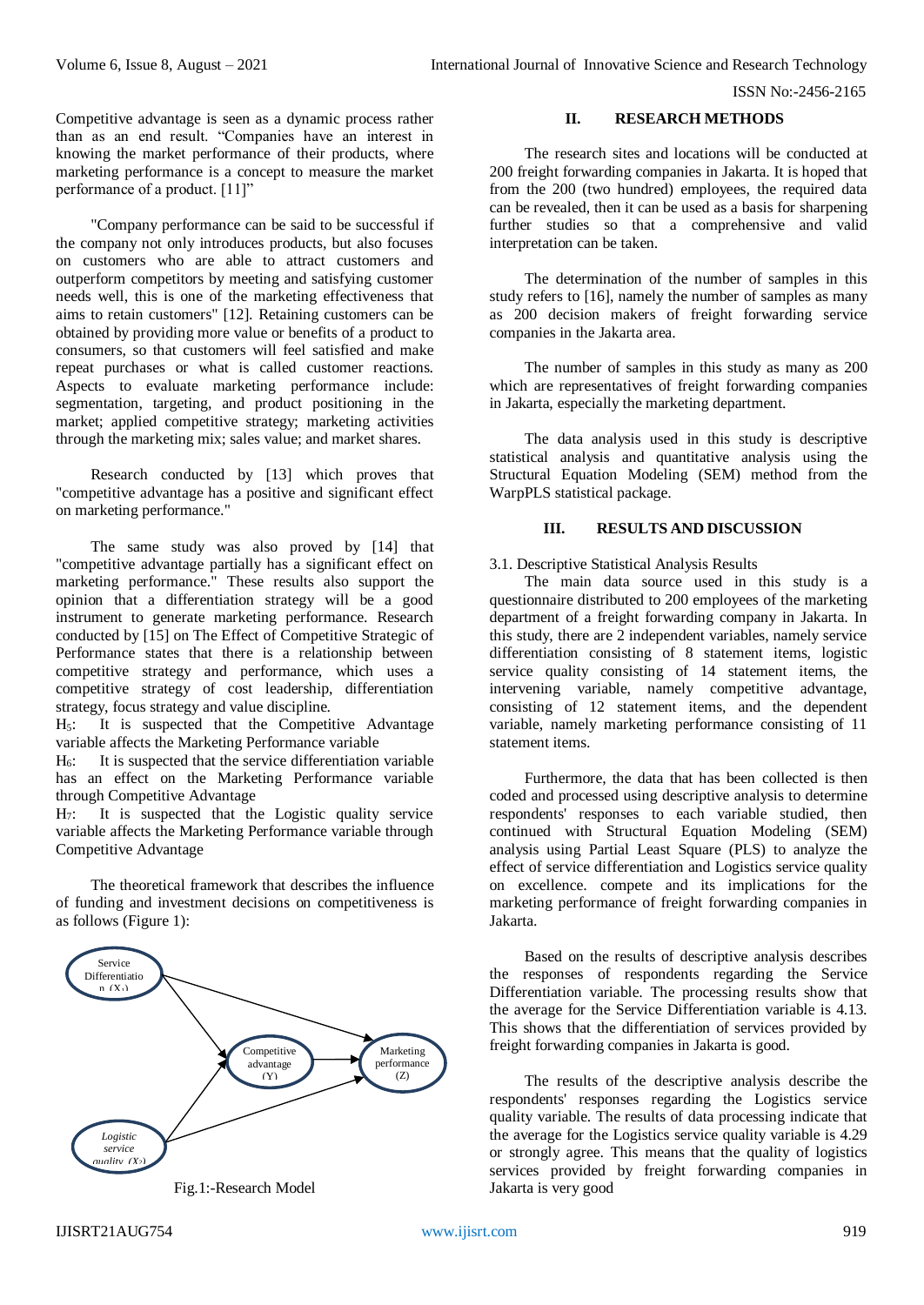The results of data analysis describe respondents' responses to the competitive advantage variable. Based on the results of data processing shows that the average for the competitive advantage variable is 4.07 or agree. This means that the level of competitive advantage of freight forwarding companies in Jakarta is good.

The results of the descriptive analysis describe the respondents' responses to the marketing performance variables. Based on the processing results presented in the table above, it can be seen that the average value for the marketing performance variable is 4.17 or good. Thus, it can be concluded that the marketing performance of freight forwarding companies in Jakarta is in the good category.

3.2. Results of Statistical Calculations Using Path Analysis

In this study, model testing was carried out by showing the  $R<sup>2</sup>$  value in the endogenous latent construct. The hypothesis in this study will be tested using the path coefficient values and p-values which are presented as follows.



Fig. 2 Structural Model

| <b>Construct</b><br><b>Relationship</b>                             | Path<br>Coefficient | <b>Critical</b><br>т<br>ratios | Signifikan<br>$(p-value)$ |
|---------------------------------------------------------------------|---------------------|--------------------------------|---------------------------|
| Service differentiation<br>$\rightarrow$ Competitive<br>advantage   | 0.36                | 5.385                          | 0,01                      |
| Logistics service quality<br>$\rightarrow$ Competitive<br>advantage | 0.29                | 4.363                          | 0,01                      |
| Service differentiation<br>$\rightarrow$ Marketing<br>performance   | 0.23                | 3.393                          | 0,01                      |
| Logistics service<br>quality $\rightarrow$ Marketing<br>performance | 0.37                | 5.588                          | 0,01                      |
| Competitive advantage<br>$\rightarrow$ Marketing<br>performance     | 0.40                | 6.127                          | 0.01                      |

Table 1. Path Coefficient Value

Based on statistical parameters, it shows that tcount of 5.385 is greater than  $t_{table}$  of 1.96 at a significance level of 5%. This means that service differentiation has a significant effect on competitive advantage. Thus Ha is accepted and Ho is rejected.

Based on statistical parameters, it shows that tcount of 4.363 is greater than  $t_{table}$  of 1.96 at a significance level of 5%. This means that logistics service quality has a significant effect on competitive advantage. Thus Ha is accepted and Ho is rejected.

Based on statistical parameters, it shows that tcount of 3.393 is greater than  $t_{table}$  of 1.96 at a significance level of 5%. This means that service differentiation has a significant effect on marketing performance. Thus Ha is accepted and Ho is rejected.

Based on statistical parameters, it shows that tcount of 5.588 is greater than ttable of 1.96 at a significance level of 5%. This means that logistics service quality on marketing performance. Thus Ha is accepted and Ho is rejected.

Based on statistical parameters, it shows that tcount of 6.127 is greater than  $t_{table}$  of 1.96 at a significance level of 5%. This means that competitive advantage has a significant effect on marketing performance. Thus Ha is accepted and Ho is rejected

Based on statistical parameters, it shows that the pvalue is 0.002 at a significance level of 5%. This means that service differentiation has an indirect effect on marketing performance through competitive advantage, thus Ha is accepted and Ho is rejected.

Based on statistical parameters, it shows that the pvalue is 0.009 at a significance level of 5%. This means that logistics service quality has an indirect effect on marketing performance through competitive advantage, thus Ha is accepted and Ho is rejected.

| <b>Laten Variable</b>                                                                                                          | R∸   |  |
|--------------------------------------------------------------------------------------------------------------------------------|------|--|
| Service differentiation and Logistic service<br>quality $\rightarrow$ Competitive advantage                                    | 0.27 |  |
| Service differentiation, Logistic service<br><i>quality</i> , dan Competitive advantage $\rightarrow$<br>Marketing performance | 0.58 |  |
| Table 2. Coefficient of Determination Value                                                                                    |      |  |
| $(R^2 \text{ test})$                                                                                                           |      |  |

In the table above, it can be seen that the R Square value for the competitive advantage variable obtained is 0.27 or 27%. These results show that service differentiation and logistics service quality together have an effect of 27% on competitive advantage, while (1-R Square) the remaining 73% is a large contribution of influence given by other factors not examined.

Then the value of R Square for the marketing performance variable obtained is 0.58 or 58%. These results show that service differentiation, logistics service quality and competitive advantage together have an influence of 58% on marketing performance, while the remaining (1-R Square) 42% is a large contribution of influence given by other factors not examined.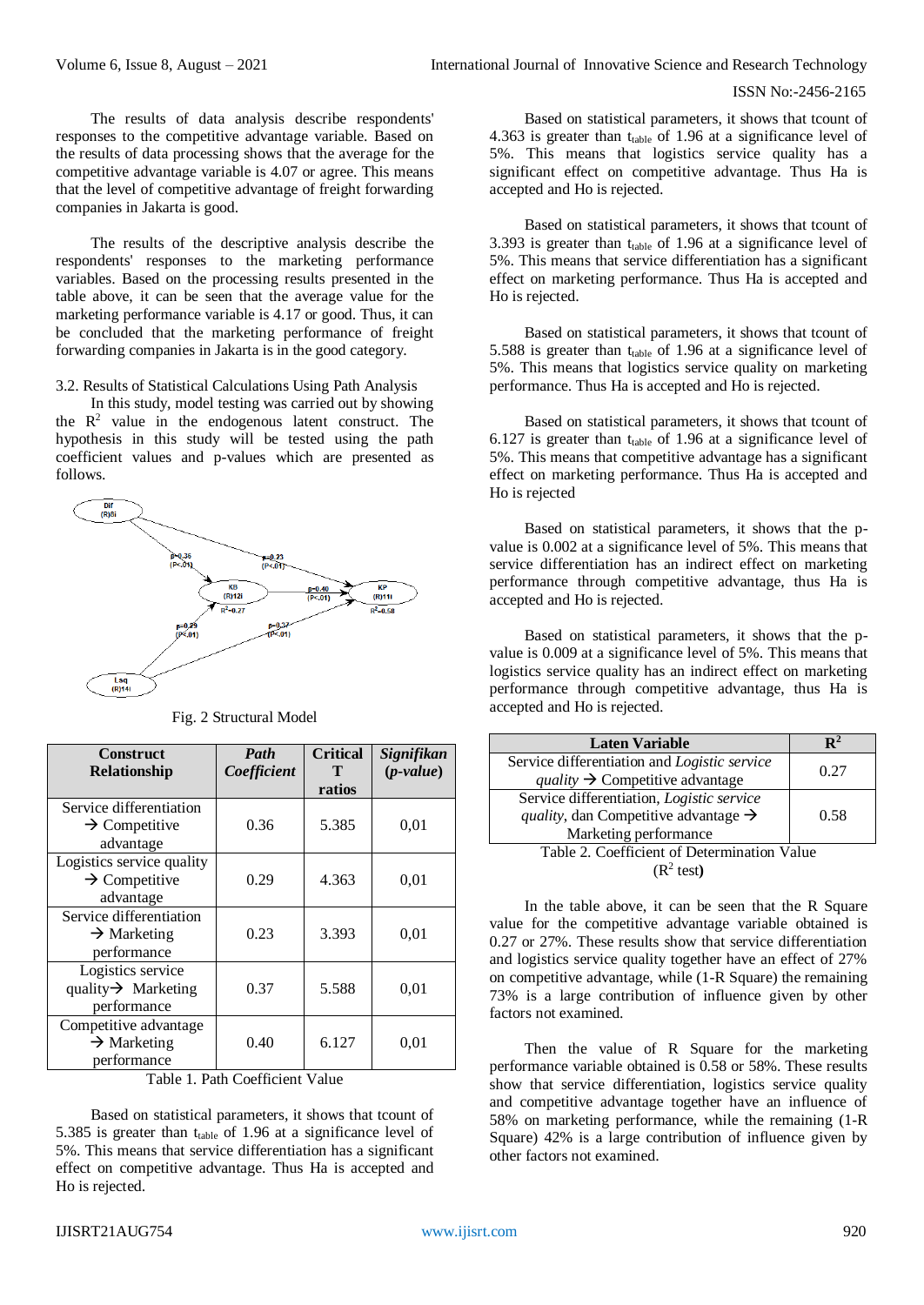3.3. Discussion of Hypothesis Test Results

1. The Effect of Service Differentiation on Competitive Advantage

Based on statistical parameters, it shows that tcount of 5.385 is greater than ttable of 1.96 at a significance level of 5%. This means that service differentiation has a significant effect on competitive advantage. Thus Ha is accepted and Ho is rejected.

A differentiation strategy is a firm's ability to produce goods and services that are unique to its industry. Differentiation can be done in several forms, one of which is service differentiation.

Differentiation in the freight forwarding industry can be achieved in a variety of ways, including: product features, personnel, complementary services, technology, location, service innovation, superior service, creative advertising, better supplier relations leading to better service.

Differentiating the service in question includes the quality of service. Personnel differentiation, namely that all company employees have good skills and personalities, have high human resources (HR), better than other company employees.

The results of this study are in accordance with research conducted by [17] showing that product differentiation has a positive and significant effect on competitive advantage. However, it is not in line with research conducted by [18] which proves that differentiation does not affect competitive advantage if the product is a standard product.

2. The effect of logistics service quality on competitive advantage

Based on statistical parameters, it shows that tcount of 4.363 is greater than  $t_{table}$  of 1.96 at a significance level of 5%. This means that logistics service quality has a significant effect on competitive advantage. Thus Ha is accepted and Ho is rejected.

Good quality logistics services can increase profit competitiveness because it can affect customer loyalty. The logistics system is said to be good if in meeting customer satisfaction it can perform the company's performance at the right time and also at competitive prices. Meanwhile, service quality is something that must be excelled in meeting customer needs. The quality of logistics services, in this case, is how service companies provide the best services in terms of logistics, for example, namely information about the progress of time for delivery of goods so that service users can track them using an e-map mechanism. In addition, timeliness in distribution or in terms of logistics, as well as the security of goods sent and received.

The results of this study are in accordance with research conducted by [19], [20], [21], and [22] which concluded that the quality of logistics services affects competitive advantage.

3. The Effect of Service Differentiation on Marketing Performance

Based on statistical parameters, it shows that tcount of 3.393 is greater than  $t_{table}$  of 1.96 at a significance level of 5%. This means that service differentiation has a significant effect on marketing performance. Thus Ha is accepted and Ho is rejected.

Service differentiation is a form of service improvement and quality which contains different values in providing services to customers. Service differentiation is very important to the company's strategy. Without service differentiation, the company's products will only become commodities. This means that the product is not much different from other products, aka the average product. In general, service differentiation will result in consumers being satisfied with the products offered, then it is hoped that these consumers will make purchases again.

To achieve marketing performance, service differentiation at freight forwarding companies in Jakarta needs to be continuously developed. Where marketing performance is a concept to measure the performance of a product. Every company has an interest in knowing the market achievements of its products, as a reflection of the success of its business in the business world. Marketing performance can also be viewed as a concept used to measure the extent to which market achievements have been achieved by a product produced by the company. With the satisfaction that is formed, it can create the company's marketing performance.

The results of this study are in accordance with research conducted by [23] which concluded that service differentiation has an effect on marketing performance.

4. The influence of logistics service quality on marketing performance

Based on statistical parameters, it shows that tcount of 5.588 is greater than ttable of 1.96 at a significance level of 5%. This means that logistics service quality on marketing performance. Thus Ha is accepted and Ho is rejected.

The quality of logistics services is an important element in marketing to create marketing performance, especially in the service industry. The service provided to customers has become a basic measure in logistics competition. There have been many definitions that describe how the quality of logistics services can satisfy customers. If the logistics of a company is superior, it can make the company compete with its competitors. What can be done is coordination between logistics experts and the marketing department.

The results of this study are in accordance with research conducted by [24] and [25] which concluded that the quality of logistics services affects marketing performance.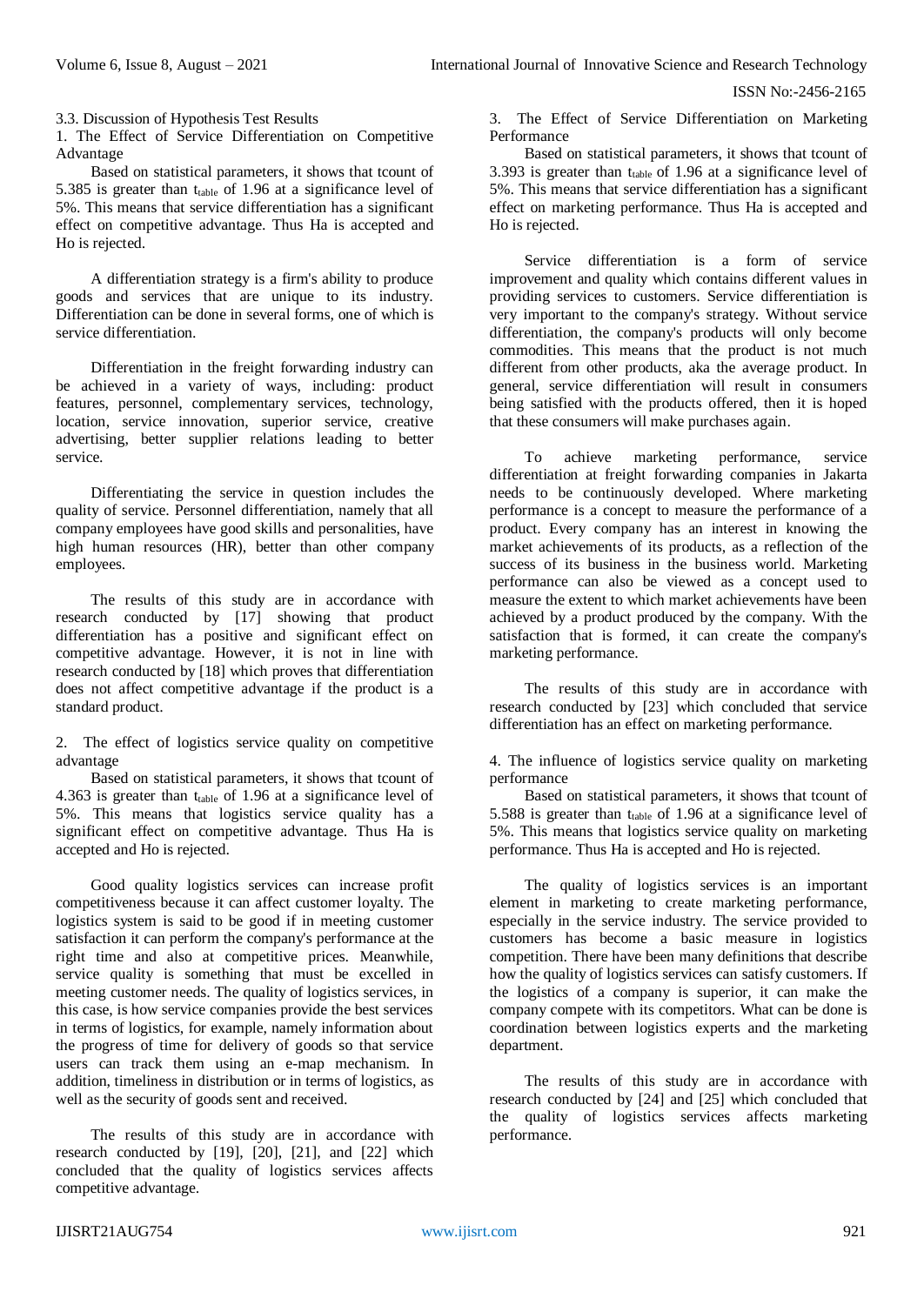5. The Effect of Competitive Advantage on Marketing Performance

Based on statistical parameters, it shows that tcount of 6.127 is greater than  $t_{table}$  of 1.96 at a significance level of 5%. This means that competitive advantage has a significant effect on marketing performance. Thus Ha is accepted and Ho is rejected.

Creating a competitive advantage in entering the global freight forwarding market, companies are required to improve their existing capabilities, the capability in question is the ability to maintain their market share and even more win market share from competitors. Competitive advantage must be owned by the company or product to achieve performance and achieve product success.

The results of the study show that the direct influence of competitive advantage on marketing performance means that with the achievement of competitive advantage, the improvement in marketing performance will also be better.

The results of this study are in accordance with research conducted by [26] and [27] which concluded that competitive advantage affects marketing performance. Research conducted by [28] also proves that competitive advantage has a positive and significant effect on marketing performance.

6. The Effect of Service Differentiation on Marketing Performance through Competitive Advantage

Based on statistical parameters, it shows that the indirect path coefficient between service differentiation and marketing performance through competitive advantage is 0.143 or 14.3% with a significance value of 0.002 at a significance level of 5%. This means that service differentiation has a significant effect on marketing performance through competitive advantage, thus Ha is accepted and Ho is rejected.

Service differentiation is one of the strategies used by service companies in increasing competitive advantage. The existence of service specialization gives consumers a choice in using the services offered by similar companies. With the uniqueness and uniqueness of the services provided by a company, especially forwarding services, it will create a company advantage in the competition. This will certainly have a positive impact on the company's performance. With the advantages that the company has, it has a direct influence on the targets set by the company in realizing the company's performance.

7. The Effect of Logistic Service Quality on Marketing Performance Through Competitive Advantage

Based on statistical parameters, it shows that the indirect path coefficient between service differentiation and marketing performance through competitive advantage is 0.117 or 11.7% with a significance value of 0.009 at a significance level of 5%. This means that logistics service quality has a significant effect on marketing performance through competitive advantage, thus Ha is accepted and Ho is rejected.

Logistics Service Quality is an effort made by the company in anticipating the needs and desires for goods and services needed by consumers and optimizing the management of the network of goods and services so that they can reach the hands of consumers on time so that consumer expectations are met. By applying service quality standards to consumers, the company will be able to compete with other similar companies, especially forwarding service companies.

In an increasingly competitive industry, especially in the field of forwarding, companies are required to continue to provide services that can meet the needs and desires of consumers.

Companies that provide quality services will excel in the competition thereby increasing marketing performance. Marketing performance can be achieved through competitive advantage by creating quality services. The quality of service provided continuously can keep the product in accordance with the wishes and needs of customers. So that innovation can be used as a source of competitive advantage to improve the marketing performance of the company.

### **IV. CONCLUSION**

The results of hypothesis testing using SEM WarpPLS analysis with 2 independent variables, service differentiation and logistics service quality and one dependent variable is marketing performance with one mediating variable is competitive advantage, which shows that:

- 1. Service differentiation has a positive effect on competitive advantage. The better the service differentiation at the Freight Forwarding company in Jakarta, it will have an impact on increasing competitive advantage.
- 2. Logistic service quality has a significant effect on competitive advantage. Changes in the logistics service quality of freight forwarding companies in Jakarta have an impact on increasing competitive advantage.
- 3. Service differentiation has a positive effect on marketing performance. The higher the service differentiation at the Freight Forwarding Company in Jakarta, the higher the marketing performance will be.
- 4. Logistics service quality has a significant effect on marketing performance. Changes in the logistics service quality of freight forwarding companies in Jakarta have an impact on increasing marketing performance.
- 5. Competitive advantage has a positive effect on marketing performance. The higher the competitive advantage, the higher the marketing performance will be. Competitive advantage must be owned by the company or product to achieve performance and achieve product success.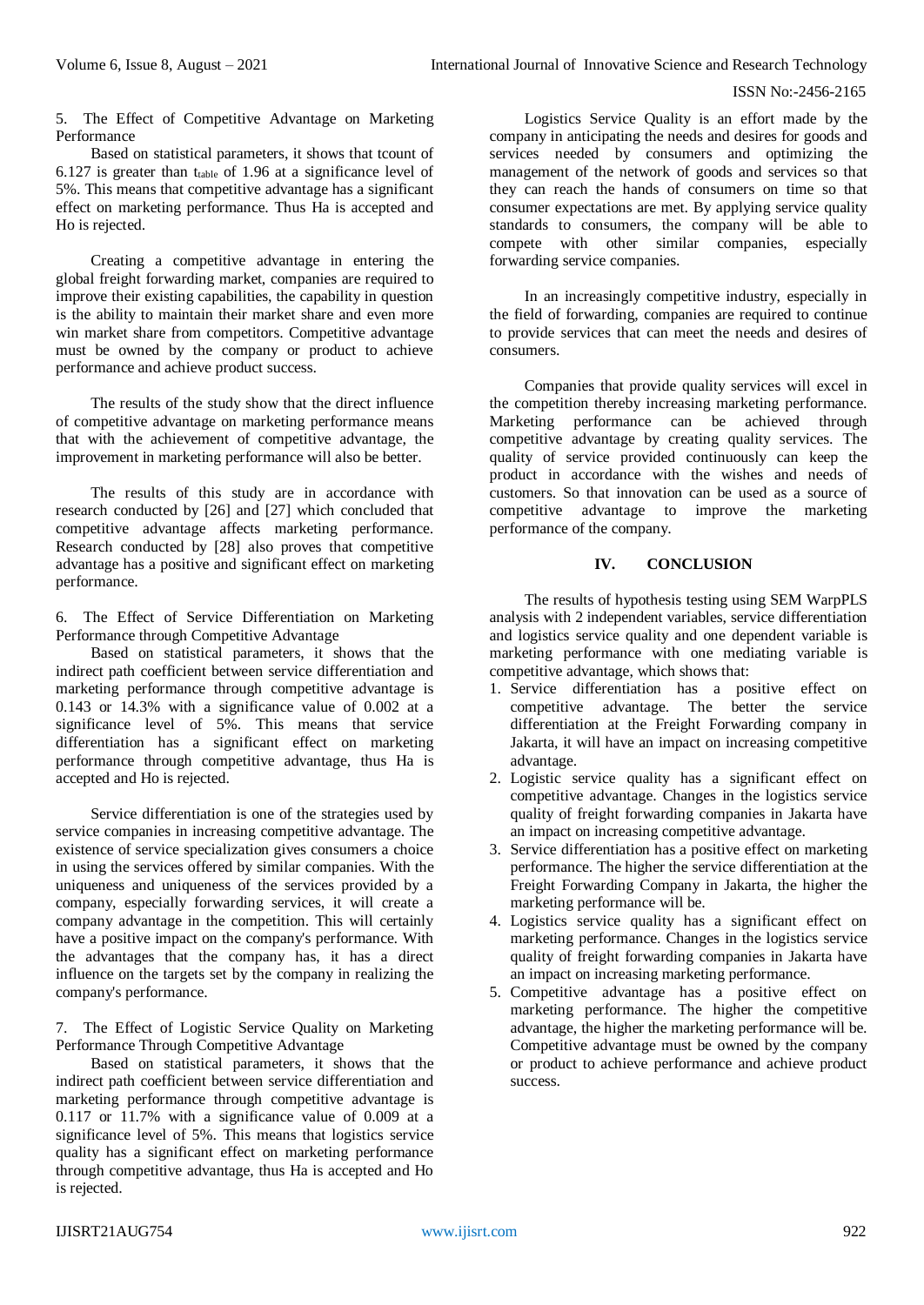#### **REFERENCES**

- [1]. Wiklund, J. dan Shepherd D. 2003. Knowledge-Based Resources, Entrepreneurial Orientation, And The Performance Of Small And Medium Sized Business. *Strategic Management Journal.* Vol. 24 page 1307- 1308.
- [2]. Augusty*,* Ferdinand*.* 2006. Metode Penelitian Manajemen. Semarang: Badan. Penerbit Universitas Diponegoro.
- [3]. Griffin, J. dan Lowenstein, M.W. 2003. Customer Winback: How to Recapture Lost Customers-and Keep Them Loyal. San Fransisco: Jossey-Bass.
- [4]. Tarida, Yuni. (2012). Strategi Diferensiasi Produk, Diversifikasi Produk, Harga Jual Dan Kaitannya Terhadap Penjualan Pada Industri Kerajinan Rotan Di Kota Palembang. Jurnal Ekonomi Pembangunan. Desember 2012. Volume 10, No.2 hal: 124-142.
- [5]. Tampi, N. (2015). Analisis Strategi Diferensiasi Produk, Diferensiasi Layanan dan Diferensiasi Citra Terhadap Keunggulan Bersaing dan Kinerja Pemasaran (Studi Pada PT. Telkomsel Grapari Manado). Jurnal EMBA, ISSN: 2303- 1174, 3(4), 68– 81.
- [6]. Asa, M. F. (2008). Faktor-Faktor Kritis dalam Sistem Manajemen Mutu ( SMM ) untuk Optimasi Profitabilitas dan Daya Saing Perusahaan Jasa Konstruksi di Indonesia. Jurnal Teknik Sipil, 15(3), 99–106.
- [7]. Lupiyoadi, Rambat. 2013. Manajemen Pemasaran Jasa Berbasis Kompetensi. (Edisi 3). Jakarta: Salemba Empat.
- [8]. [8] Sahetapy, Joefer Pratama. 2013. Diferensiasi Produk, Strategi Merek, Pengaruhnya Terhadap Keputusan Pembelian Meubel UD Sinar Sakti Manado. Jurnal EMBA. Vol. 1 No.3 September 2013, Hal. 411-420.
- [9]. Donald J. Bowersox, David J. Closs, and M. Bixby Cooper, 2002, Supply Chain Logistics Management, The McGraw-Hill Companies, Inc
- [10]. Lambert, D. M., James, R. S., and Lisa M. E. (1998). Fundamentals of Logistics. Management. Boston, MA: Irwin/McGraw-Hill.
- [11]. Augusty*,* Ferdinand*.* 2006. Metode Penelitian Manajemen. Semarang: Badan. Penerbit Universitas Diponegoro.
- [12]. Kotler, P. Dan Kevin Lane Keller. 2013. Manajemen Pemasaran, Jilid Kedua,. Jakarta: Erlangga.
- [13]. Dewi, Sensi Tribuana. 2006. "Analisa Pengaruh Orientasi Pasar dan Inovasi Produk Terhadap Keunggulan Bersaing Untuk Meningkatkan Kinerja Pemasaran". *Jurnal Magister Manajemen Universitas Diponegoro.* Vol. 6.pp. 102-111.
- [14]. Tampi, N. (2015). Analisis Strategi Diferensiasi Produk, Diferensiasi Layanan dan Diferensiasi Citra Terhadap Keunggulan Bersaing dan Kinerja Pemasaran (Studi Pada PT. Telkomsel Grapari Manado). Jurnal EMBA, ISSN: 2303- 1174, 3(4), 68– 81.
- [15]. Kung'u, P. W., & Machuki, V. (2016). An Analysis Of The Effect Of Competitive Strategies On Performance : A Survey of Mfis in Kenya. Journal of Business and Strategic Management (JBSM), 1(2), 21– 41
- [16]. Hair J.F. et.al (1995), "Multivariate Data Analysis With Reading", Fourth Edition,. Prentice Hall. New Jersey.
- [17]. Tampi, N. (2015). Analisis Strategi Diferensiasi Produk, Diferensiasi Layanan dan Diferensiasi Citra Terhadap Keunggulan Bersaing dan Kinerja Pemasaran (Studi Pada PT. Telkomsel Grapari Manado). Jurnal EMBA, ISSN: 2303- 1174, 3(4), 68– 81.
- [18]. Asa, M. F. (2008). Faktor-Faktor Kritis dalam Sistem Manajemen Mutu ( SMM ) untuk Optimasi Profitabilitas dan Daya Saing Perusahaan Jasa Konstruksi di Indonesia. Jurnal Teknik Sipil, 15(3), 99–106.
- [19]. Laari, S., Töyli, J., & Ojala, L. (2018). The effect of a competitive strategy and green supply chain management on the financial and environmental performance of logistics service providers. *Business Strategy and the Environment*, *27*(7), 872–883.
- [20]. Herman, H. (2018). Strategi Meningkatkan Keunggulan Bersaing Melalui Kualitas Pelayanan Pada PT Putra Usaha Mandiri Kota Batam. *Jurnal Akuntansi Barelang*, *3*(1), 57–63.
- [21]. Kiliç, M., Günsel, A., & Çekmeceli̇oğlu, H. G. (2016). The Effects of Outsourcing in Logistics Services to Competitive Advantage. *European Journal of Multidisciplinary Studies*, *1*(4), 233–242.
- [22]. Laari, S., Töyli, J., & Ojala, L. (2018). The effect of a competitive strategy and green supply chain management on the financial and environmental performance of logistics service providers. *Business Strategy and the Environment*, *27*(7), 872–883.
- [23]. Samekto, A. A., & Soejanto, S. (2014). Peningkatan Kinerja Perusahaan Ekspedisi Muatan Kapal Laut Melalui Diversifikasi Usaha. *Jurnal Manajemen Transportasi & Logistik*, *1*(1), 1–14.
- [24]. Laari, S., Töyli, J., & Ojala, L. (2018). The effect of a competitive strategy and green supply chain management on the financial and environmental performance of logistics service providers. *Business Strategy and the Environment*, *27*(7), 872–883.
- [25]. Priyatna, N. M. (2015). Analisis Pengaruh Kualitas Layanan, Orientasi Pasar, dan Kepuasan Konsumen Terhadap Kinerja Pemasaran PT. Wisang Utama Mandiri Surabaya. *JMM17: Jurnal Ilmu Ekonomi Dan Manajemen*, *2*(1). http://jurnal.untagsby.ac.id/index.php/jmm17 /article / view/420
- [26]. Qi, Y., Zhao, X., & Sheu, C. (2011). The impact of competitive strategy and supply chain strategy on business performance: the role of environmental uncertainty. *Decision Sciences*, *42*(2), 371–389.